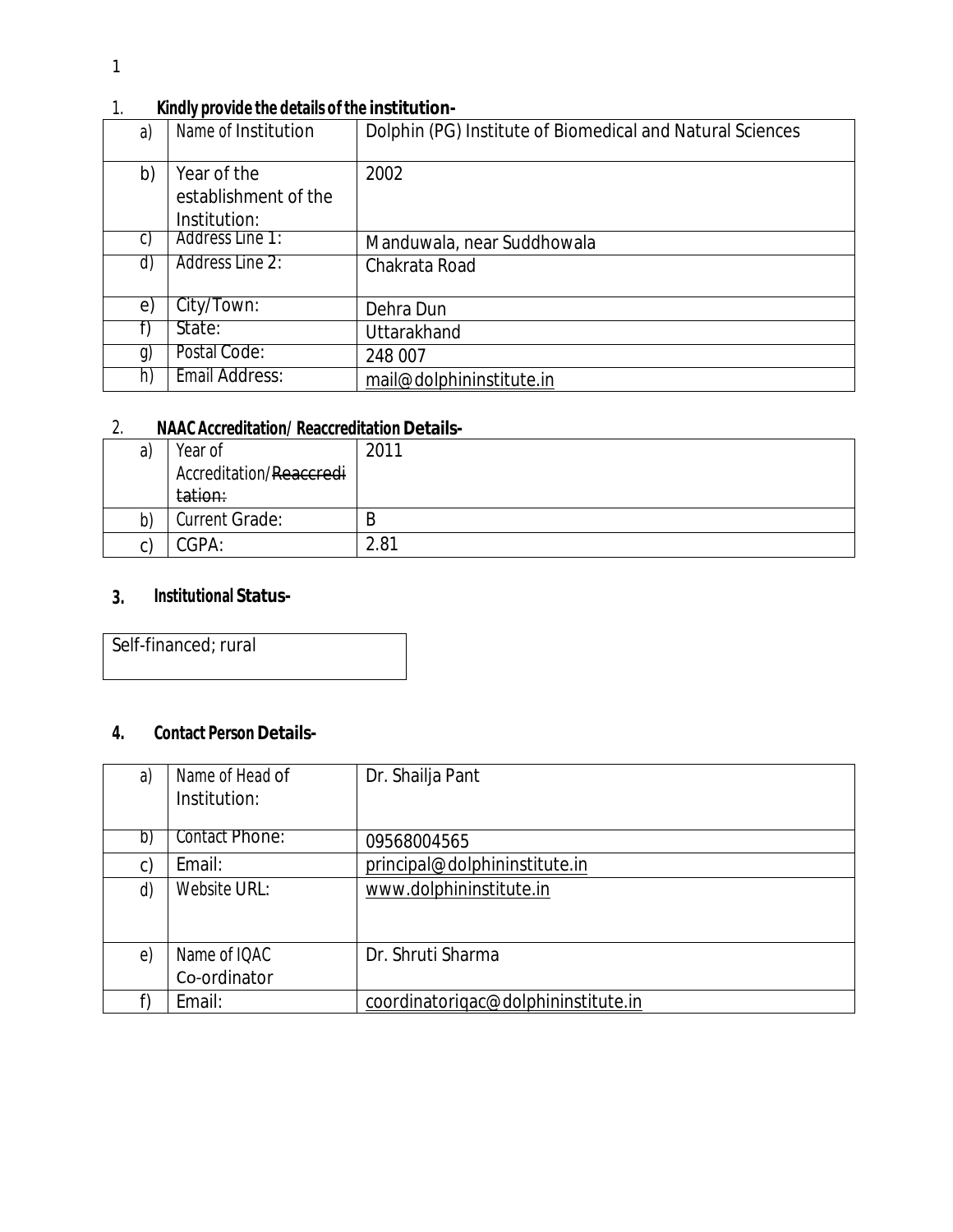SECTION I

This section is related to institutional goals, vision and mission, academic programmes and activities, strategies and action plans for institution building.

# **5. Number of academic programmes existing (Enter a number; 0 for nil)**

| a)             | Undergraduate (BA/B.Sc./B.Com etc.)   | 03             |
|----------------|---------------------------------------|----------------|
| b)             | Post Graduate (MA/M.Sc./M.Com etc.)   | 10             |
| C)             | Research Programmes (M.Phil/P.hD)     | 03             |
| d)             | Certificate Programmes                | 0              |
| e)             | <b>Professional Programmes</b>        | 05             |
|                | (B.Tech/M.Tech/B.Ed/M.Ed/Medicine/Ph  |                |
|                | armacy/Paramedical/Nursing etc)       |                |
|                | Other value added programmes          | 0              |
| $\mathfrak{g}$ | Any other programme offered (Specify) | $\overline{0}$ |

# **6. Details on Programme Development (Enter a number; 0 for nil)**

| a)            | New programmes added during the   | 06             |
|---------------|-----------------------------------|----------------|
|               | year                              |                |
| b)            | New programmes designed           | $\overline{0}$ |
| $\mathsf{c})$ | Programmes under revision         | 11             |
| d)            | Interdepartmental collaborative   | 18             |
|               | programmes                        |                |
| e)            | Inter institutional collaborative | $\overline{0}$ |
|               | programmes                        |                |
| f)            | Number of review committee        | $\overline{0}$ |
|               | recommendations implemented       |                |
|               | (Total)                           |                |
| g)            | Number of NAAC peer team          | 06             |
|               | recommendations implemented       |                |
| h)            | Number of UGC/any other expert    | $\overline{0}$ |
|               | committee recommendations         |                |
|               | implemented                       |                |
| i)            | Number of review committee        | $\overline{0}$ |
|               | recommendation under              |                |
|               | implementation                    |                |
| j)            | Number of NAAC peer team          | 04             |
|               | recommendations under             |                |
|               | implementation                    |                |
| $\mathsf{k}$  | Number of UGC/ any other expert   | $\overline{0}$ |
|               | committee recommendations under   |                |
|               | implementation                    |                |

2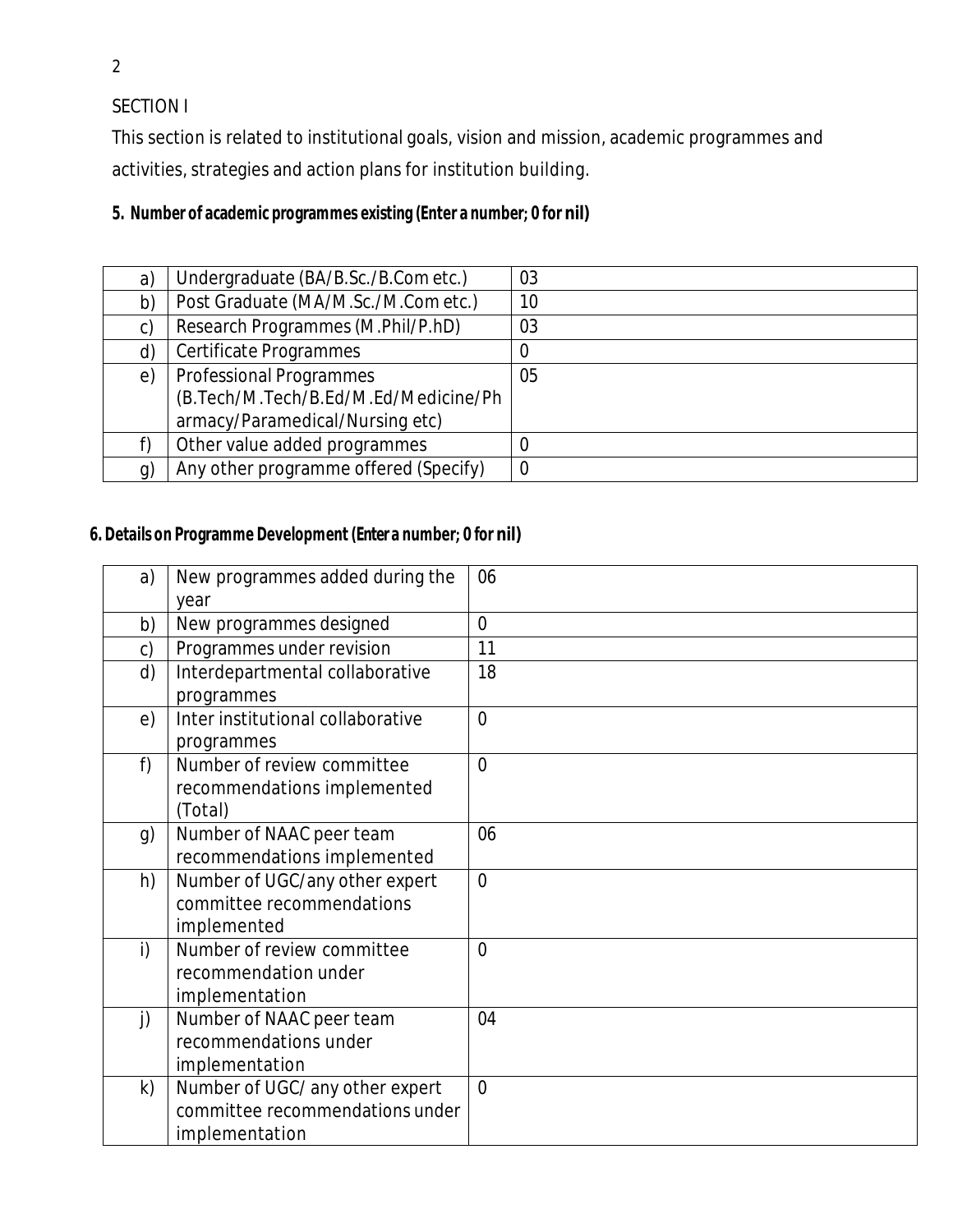# **7. Faculty Details( Enter a number; 0 for nil)**

| a) | Total faculty strength required as<br>per norms for all programmes | 84 |
|----|--------------------------------------------------------------------|----|
| b) | Total faculty on rolls                                             | 73 |
| C) | Faculty added during the year                                      | 17 |
| d) | Faculty positions vacant                                           | 00 |
| e) | Faculty left during the year                                       | 09 |
|    | Total number of visiting faculty                                   | 11 |
| g) | Total number of guest faculty                                      | 12 |

# **8. Qualification of Faculty**

| a) | Ph.D. and above         | 44 |
|----|-------------------------|----|
|    | M.Phil.                 |    |
|    | Masters including MD/MS |    |
|    | Any other (NET)         | 18 |

# **9. Faculty qualification improvement**

| Ph.D. awarded to existing faculty               | 06 |
|-------------------------------------------------|----|
| M. Phil. awarded to existing faculty<br>b)      |    |
| Any other degree awarded to<br>existing faculty |    |

## **10. Administrative Staff Details (enter a number; 0 for nil)**

| a)         | Administrative staff (total<br>sanctioned) | 100 |
|------------|--------------------------------------------|-----|
| b)         | Administrative staff (Actual<br>strength)  | 100 |
| C)         | Added during the year of<br>reporting      | 10  |
| d)         | Left during the year                       | 10  |
| $\epsilon$ | Number of posts vacant                     | 00  |

#### **11. Technical Support Staff Details(enter a number; 0 for nil)**

| a) | <b>Technical Support Staff</b> |    |
|----|--------------------------------|----|
|    | (Total sanctioned strength)    |    |
| b) | <b>Technical Support Staff</b> |    |
|    | (Actual strength)              |    |
|    | Added during the year          | 01 |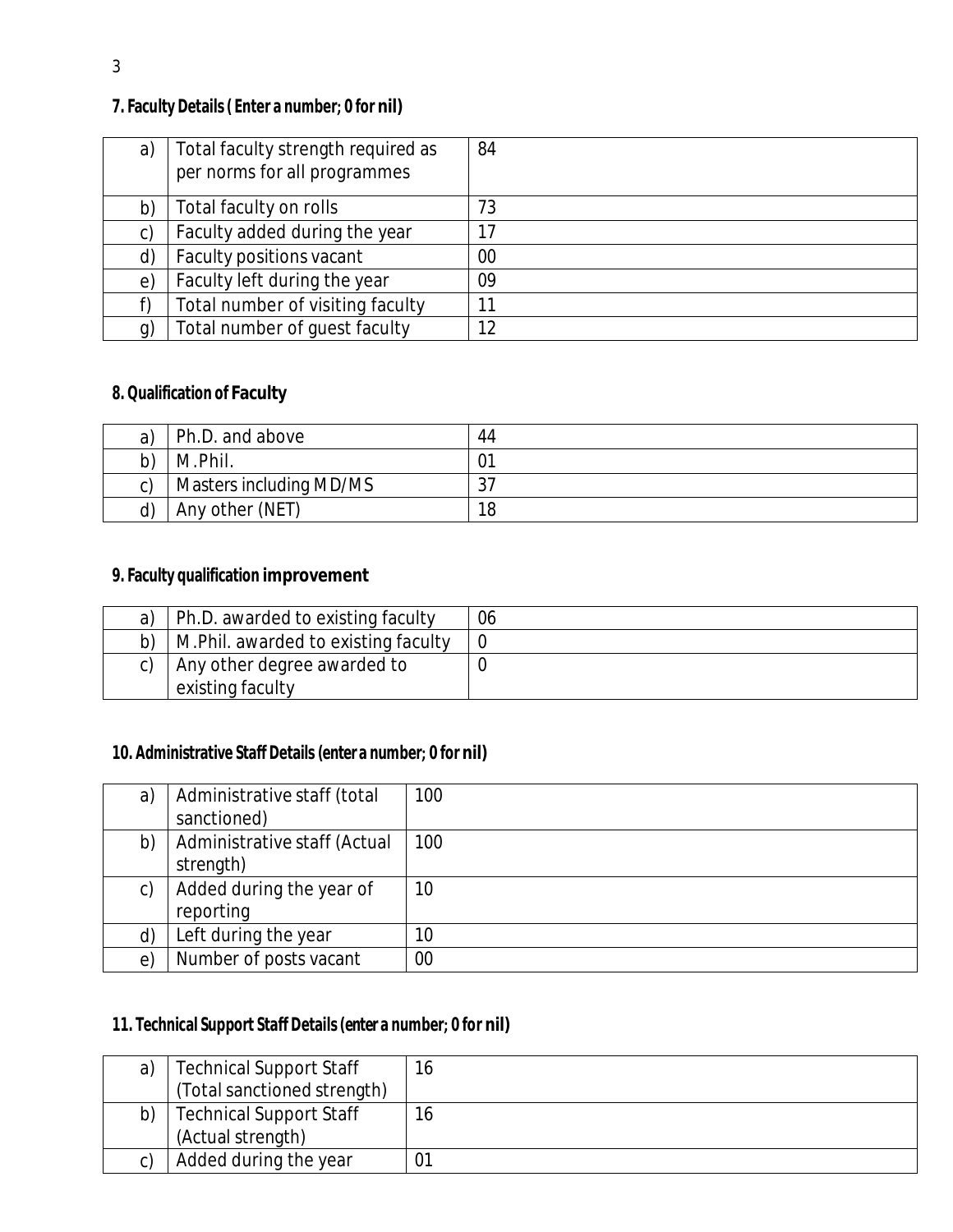| Left during the year   |    |
|------------------------|----|
| Number of posts vacant | 00 |

**4.**

SECTION II

This section surveys the quality sustenance and development activities during the year taken up by IQAC.

It reflects quality management structure, strategies, and processes which would enhance academic quality of the institution as perceived by faculty, students, alumni, and other stakeholders (social perception of the institution) inline with the vision, mission and goals of the institution.

#### **12. Establishment details**

|                                            | DD | MM | YYYY |
|--------------------------------------------|----|----|------|
| Year of<br>establishment of<br><b>IQAC</b> | 09 | 05 | 2011 |

# **13. Composition of IQAC (Entera number; 0 for nil)**

| a) | Number of IQAC members                                              | 16 |
|----|---------------------------------------------------------------------|----|
| b) | Number of Alumni in IQAC                                            | 02 |
| c) | Number of Students in<br><b>IQAC</b>                                | 02 |
| d) | Number of Faculty in IQAC                                           | 05 |
| e) | Number of Administrative<br>Staff in IQAC                           | 01 |
| f) | Number of Technical Staff<br>in IQAC                                | 01 |
| g) | Number of Management<br>Representatives                             | 01 |
| h) | Number of External experts<br>in IQAC                               | 02 |
| i) | Number of any other<br>stakeholder and<br>community representatives | 02 |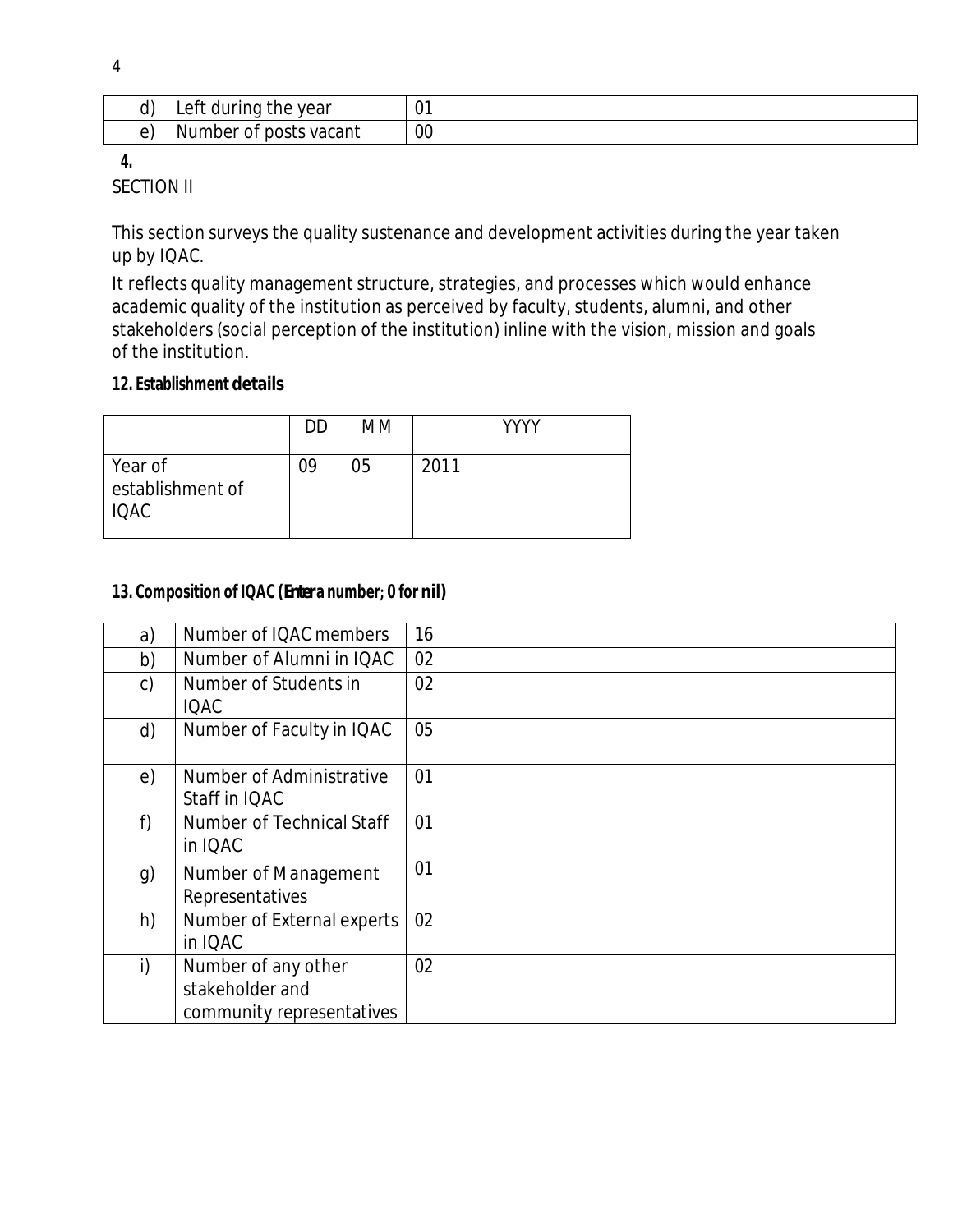#### **14. IQAC Meetings**

| Number of IQAC meetings | $\sim$<br>U3 |
|-------------------------|--------------|
| held during the year    |              |

# **15. Whether Calendar of activities of IQAC formulated for the academic year**

Yes

# **16. IQAC Plans for Development ( Enter a number; 0 for nil)**

| a)             | Number of academic       | 06 |
|----------------|--------------------------|----|
|                | programmes proposed      |    |
| b)             | Number of value added    | 02 |
|                | programmes proposed      |    |
| $\mathsf{c}$ ) | Number of skill oriented | 21 |
|                | programmes proposed      |    |
| d)             | Number of faculty        | 05 |
|                | competency and           |    |
|                | development programmes   |    |
|                | proposed                 |    |
| e)             | Number of other staff    | 03 |
|                | development programmes   |    |
|                | proposed                 |    |
| f)             | Number of student        | 04 |
|                | mentoring programmes     |    |
|                | proposed                 |    |
| g)             | Number of co curricular  | 28 |
|                | activities proposed      |    |
| h)             | Number of inter          | 04 |
|                | departmental cooperative |    |
|                | schemes proposed         |    |
| i)             | Number of community      | 10 |
|                | extension programmes     |    |
|                | proposed                 |    |
| j)             | Any other programmes     | 04 |
|                | proposed (Specify)       |    |

# **17. IQAC Plans for development & Implementation (Enter a number; 0 for nil)**

| a)   Number of academic  | 04 |
|--------------------------|----|
| programmes implemented   |    |
| b) Number of value added |    |
| programmes implemented   |    |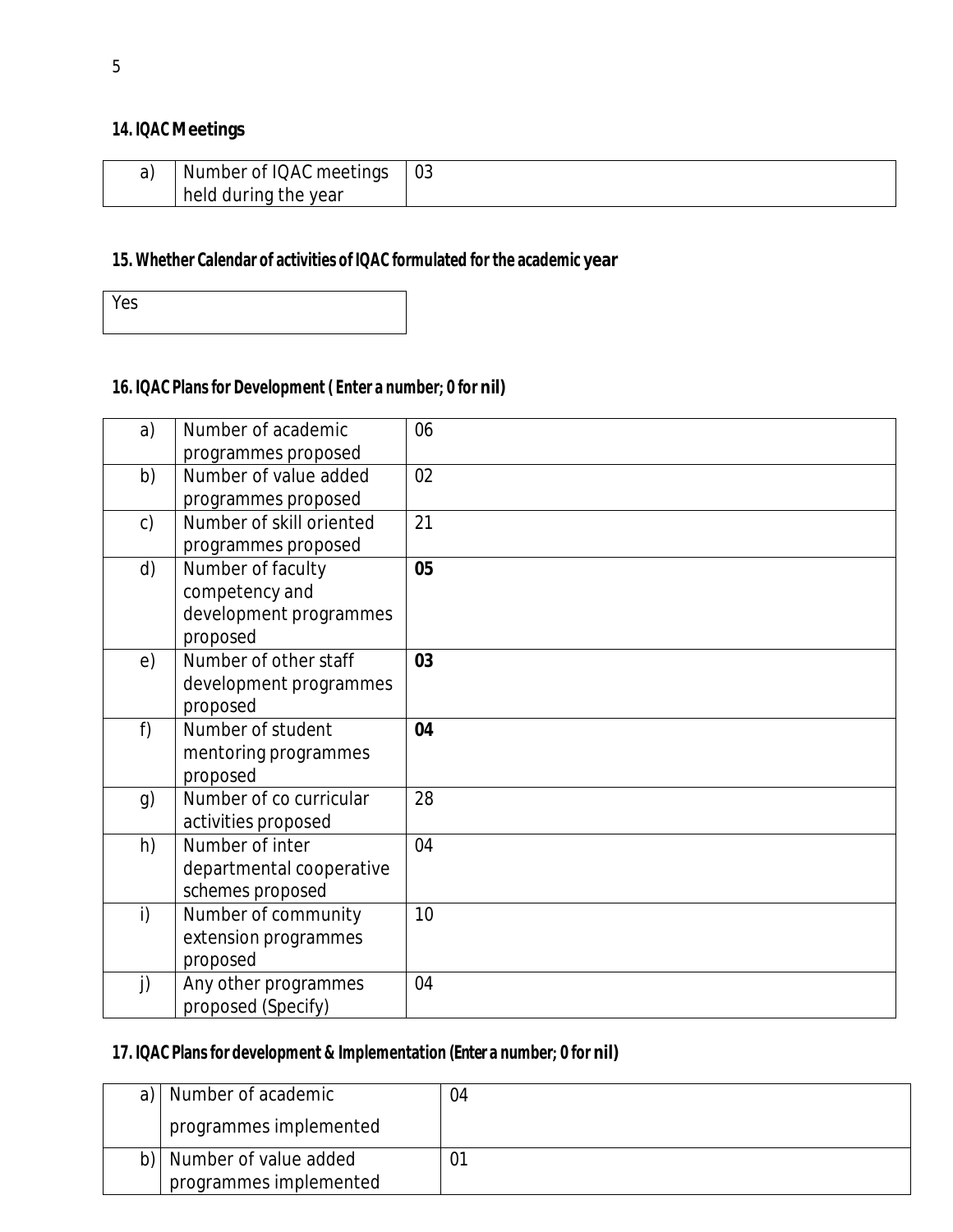| C)           | Number of skill oriented<br>programmes implemented                        | 21 |
|--------------|---------------------------------------------------------------------------|----|
| d)           | Number of faculty competency<br>and development programmes<br>Implemented | 04 |
| e)           | Number of other staff<br>development programmes<br>implemented            | 03 |
| f)           | Number of student mentoring<br>programmes implemented                     | 06 |
| g)           | Number of co curricular activities<br>implemented                         | 25 |
| h)           | Number of inter departmental<br>cooperative programs<br>implemented       | 01 |
| $\mathsf{i}$ | Number of community extension<br>programmes implemented                   | 10 |
| $\mathbf{j}$ | Any other programmes suggested<br>that are implemented (specify)          | 04 |

# **18. IQAC Seminars and Conferences(Entera number; 0 for nil)**

| a)           | Number of seminars/<br>conferences/workshops<br>organized by IQAC within the<br>institution    | 01             |
|--------------|------------------------------------------------------------------------------------------------|----------------|
| b)           | Number of participants from<br>the institution                                                 | 70             |
| $\mathsf{C}$ | Number of participants from<br>outside                                                         | $\overline{0}$ |
| d)           | Number of external experts<br>invited                                                          | 01             |
| e)           | Number of external<br>conferences/seminars/<br>workshops on institutional<br>quality attended  | $\overline{0}$ |
| f)           | Number of events conducted<br>with IQACs of other<br>institutions as collobrative<br>programes | $\overline{0}$ |

# **19. Did IQAC receive any funding from UGC during the year?**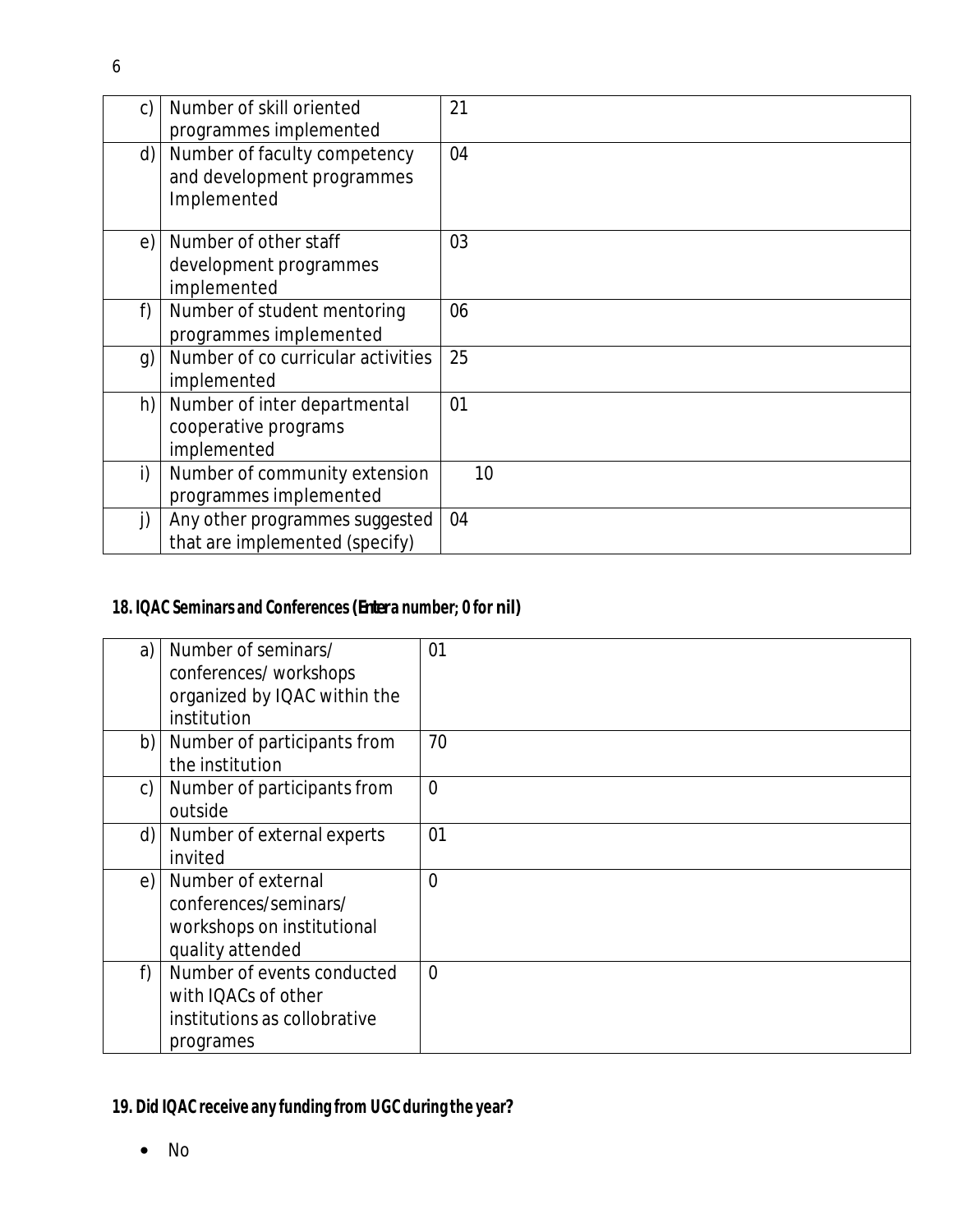# 20. If the response to Qn. 18 is Yes, please provide the amount received from UGC -(Input 0 - if NA/NIL-) Any **other source including internal financial support from the management (Specify amount)**

| a)   Amount Received from UGC                                                   | - 00 |
|---------------------------------------------------------------------------------|------|
| b) Amount Received from any<br>other source including the<br>college management | 00   |

# **21. Any significant contribution made by IQAC on quality enhancement during current year (Please provide detailsin bullet format)**

- Introduction of SWOT analysis.
- Career counseling and guidance for better placement of students.
- Remedial classes introduced in scheduled time tables.
- Incentives to faculty for publishing research studies.
- Incentives to faculty for getting the patents registered.
- Incentives to faculty for authoring books in their field of expertise.
- Development of linkages at the State level.
- Deputing faculty for hands-on-training programmes in their respective fields.
- Introduction of best faculty award annually.

# SECTION III

In this section the events, activities, and outputs in the field of research and academic areas are being surveyed.

# **22. Academic Programmes**

| a)           | Number of new academic<br>programs developed or<br>designed by faculty                                | $\overline{0}$ |
|--------------|-------------------------------------------------------------------------------------------------------|----------------|
| b)           | Number of faculty members<br>involved in curriculum<br>restructuring/revision/syllabus<br>development | 04             |
| $\mathsf{C}$ | Number of programmes in<br>which evaluation process<br>reformation taken up and<br>implemented        | 10             |
| d)           | Number of active teaching days<br>during the current academic<br>year                                 | 253            |
| e)           | Average percentage of<br>attendance of students                                                       | 78             |
| f)           | Percentage of classes engaged<br>by guest faculty and temporary<br>teachers                           | 2%             |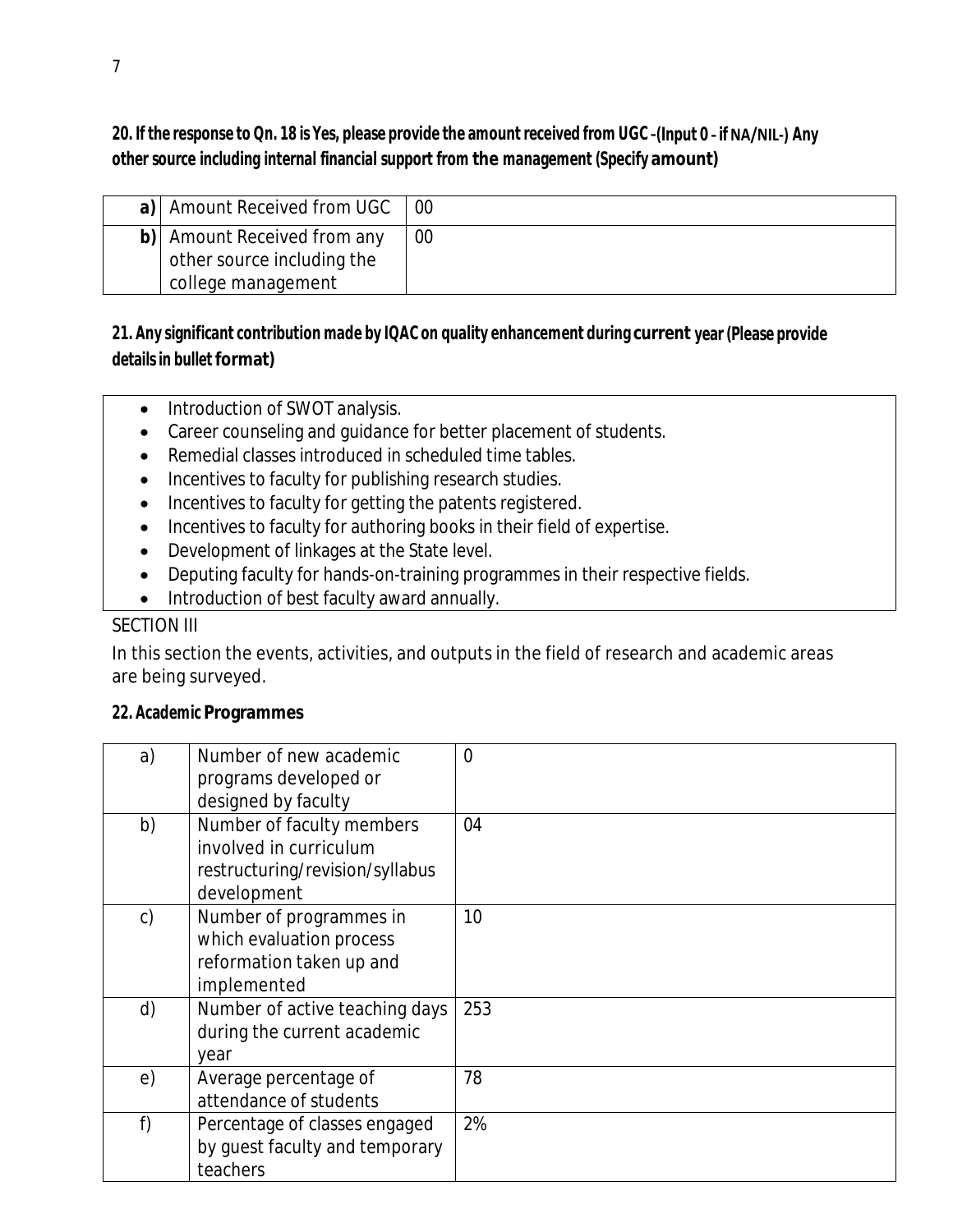|        | ٠      |         |  |
|--------|--------|---------|--|
|        |        |         |  |
|        | ٠<br>٠ |         |  |
| ×<br>× |        | ۰.<br>v |  |

| g) | Number of self financed      | 18 |
|----|------------------------------|----|
|    | programmes offered           |    |
| h) | Number of aided programmes   | 0  |
|    | offered                      |    |
|    | Number of programmes         |    |
|    | discontinued during the year |    |

# **23. Whether any systematic student feedback mechanism isin place?**

| $\sim$ $\sim$<br>res |  |  |  |
|----------------------|--|--|--|
|                      |  |  |  |

# **24. Feedback Details(If answer to Question 20 is yes)**

| Percentage of courses where | 100% |
|-----------------------------|------|
| student feedback is taken   |      |

### **25. Isfeedback for improvement provided to the faculty?**

| Yes |  |  |  |
|-----|--|--|--|
|     |  |  |  |

# **26. Faculty Research, Projects, and Publication details for the year**

| Number of major research projects  | $\overline{0}$                                                                                  |
|------------------------------------|-------------------------------------------------------------------------------------------------|
|                                    |                                                                                                 |
| Number of minor research projects  | 04                                                                                              |
| undertaken during the year         |                                                                                                 |
| Number of major ongoing projects   | $\overline{0}$                                                                                  |
| Number of minor ongoing projects   | 05                                                                                              |
| Number of major projects completed | $\overline{0}$                                                                                  |
| Number of minor projects completed | 01                                                                                              |
| Number of major project proposals  | 01                                                                                              |
| submitted for external funding     |                                                                                                 |
| Number of minor project proposals  | 05                                                                                              |
| submitted for external funding     |                                                                                                 |
| Number of research publications in | 32                                                                                              |
| peer reviewed journals             |                                                                                                 |
|                                    | 28                                                                                              |
|                                    |                                                                                                 |
| journals                           |                                                                                                 |
| Number of research publications in | 04                                                                                              |
|                                    | undertaken during the year<br>Number of research publications in<br>international peer reviewed |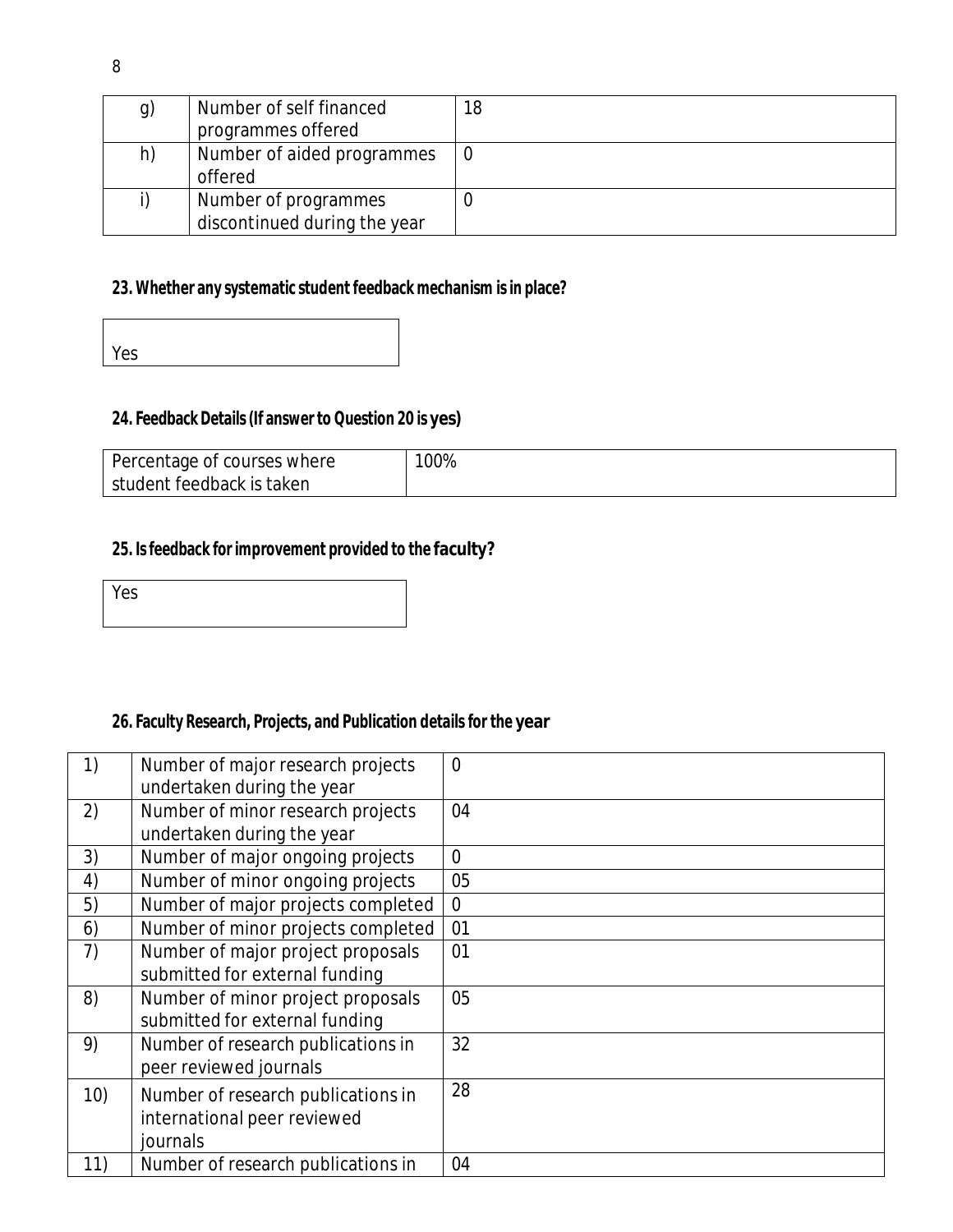|      | national peer reviewed journals       |             |
|------|---------------------------------------|-------------|
| 12)  | Number of research papers accepted    | 03          |
|      | for publication in international peer |             |
|      | reviewed journals                     |             |
| 13)  | Number of research papers accepted    | 01          |
|      | for publication in national peer      |             |
|      | reviewed journals                     |             |
| 14)  | Average of impact factor of           | 1.36        |
|      | publications reported                 |             |
| 15)  | Number of books published             | 03          |
| 16)  | Number of edited books published      | $\mathbf 0$ |
| 17)  | Number of books (single authored)     | 01          |
|      | published                             |             |
| 18)  | Number of books (coauthored)          | 02          |
|      | published                             |             |
|      |                                       | 25          |
| 19)  | Numbers of conferences attended by    |             |
|      | faculty                               |             |
| (20) | Number of international conferences   | 01          |
|      | attended                              |             |
| 21)  | Number of national conferences        | 24          |
|      | attended                              |             |
| 22)  | Number of papers presented in         | 17          |
|      | conferences                           |             |
| 23)  | Number of papers presented in         | 01          |
|      | international conferences             |             |
| 24)  | Number of papers presented in         | 16          |
|      | national conferences                  |             |
| 25)  | Number of conferences organized by    | 01          |
|      | the institution                       |             |
| 26)  | Number of faculty acted as experts    | 14          |
|      | resource persons                      |             |
| 27)  | Number of faculty acted as experts    | 00          |
|      | resource persons - international      |             |
| 28)  | Number of faculty acted as experts    | 14          |
|      | resource persons- national            |             |
| 29)  | Number of collaborations with         | 00          |
|      | international institutions            |             |
| 30)  | Number of collaborations with         | 01          |
|      | national institutions                 |             |
| 31)  | Number of linkages created during     | 00          |
|      | the year                              |             |
| 32)  | Total budget for research for current | 02          |
|      | year as a percentage of total         |             |
|      | institution budget                    |             |
| 33)  | Amount of external research funding   | 20.38 lac   |
|      |                                       |             |
|      | received in the year                  |             |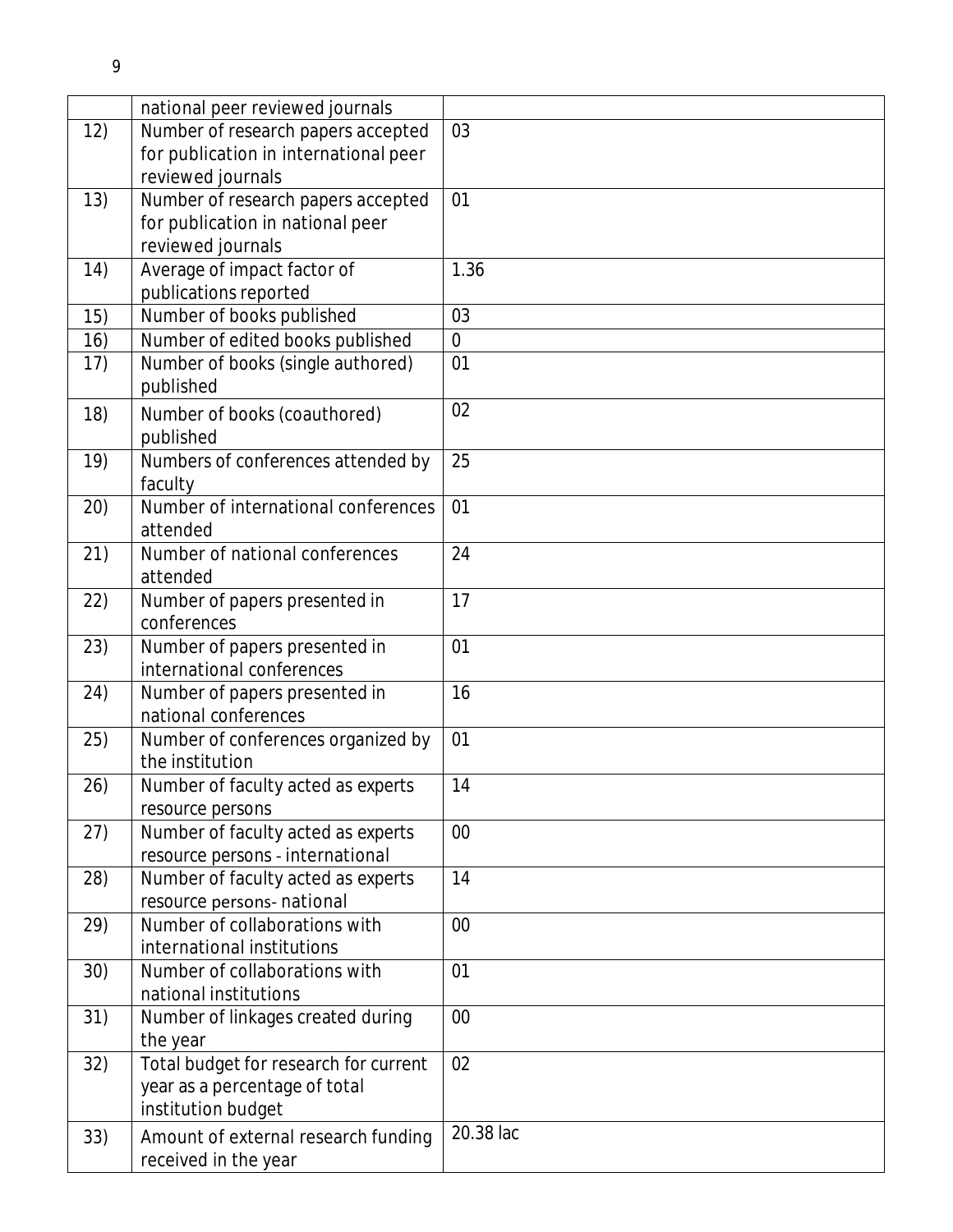| 34) | Number of patents received in the<br>year                                                                                                           | 00 |
|-----|-----------------------------------------------------------------------------------------------------------------------------------------------------|----|
| 35) | Number of patents applied for in the<br>year                                                                                                        | 00 |
| 36) | Number of research awards/<br>recognitions received by faculty and<br>research fellows of the institute in<br>the year                              | 00 |
| 37) | Number of PhDs awarded during the<br>year                                                                                                           | 06 |
| 38) | Percentage of faculty members<br>invited as external experts/resource<br>persons/reviewers/referees or any<br>other significant research activities | 18 |

# SECTION IV

This section deals with Student Mentoring and Support System existing in the

institution. This includes student activities, mentoring, and opportunities for

development and inclusive practices.

# **27. Student Details and Support Mechanisms**

| a)           | The total intake of students<br>for various courses<br>(Sanctioned)              | 718        |
|--------------|----------------------------------------------------------------------------------|------------|
| b)           | Actual enrollment during<br>the year                                             | 527        |
| $\mathsf{C}$ | Student dropout percentage<br>during the year                                    | 4.86       |
| d)           | Success percentage in the<br>final examination across the<br>courses             | 99.72      |
| e)           | Number of academic<br>distinctions in the final<br>examination and<br>percentage | 24<br>6.05 |
| f)           | Number of students who got<br>admitted to institutions of<br>national importance | 45         |
| g)           | Number of students<br>admitted to institutions<br>abroad                         | 01         |
| h)           | Number of students<br>qualified in UGC NET/ SET                                  | 08         |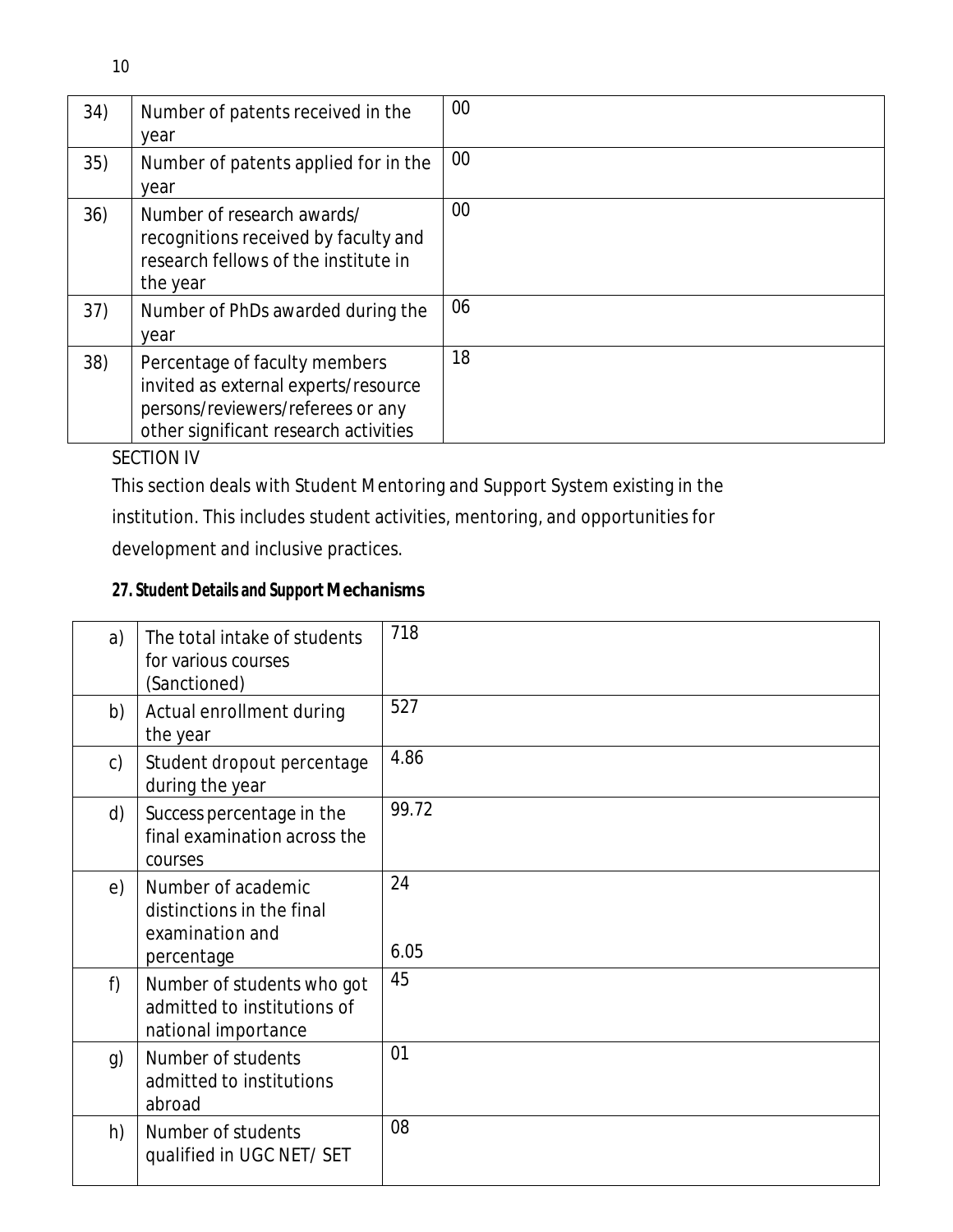| examination (Specify) |  | Number of students<br>qualified GATE/ CAT/ other | 03 |
|-----------------------|--|--------------------------------------------------|----|
|-----------------------|--|--------------------------------------------------|----|

**28. Doesstudentsupport mechanism exist for coaching for competitive examinations?**

No

# **29. Student participation, ifresponse is yesto Qn. 28**

| a) | Number of students | $00\,$ |
|----|--------------------|--------|
|    | participated       |        |

# **30. Doesstudent counseling and guidance service exist?**

Yes

#### **31. Student participation, if answer to Qn. 30 is yes**

| Number of students participated | $\sim$ $\sim$ $-$<br>$\sim$ |
|---------------------------------|-----------------------------|
|---------------------------------|-----------------------------|

## **32. Career Guidance Placement Cell**

| a)   Number of career guidance<br>programmes organized | 19 |
|--------------------------------------------------------|----|
| b)   Percentage of students                            | 60 |
| participated in career                                 |    |
| guidance programmes                                    |    |

### **33. Isthere provision for campus placement?**

Yes

# **34. If yesto Qn. 33**

| a) | Number of students<br>participated in campus<br>selection programmes | 276 |
|----|----------------------------------------------------------------------|-----|
|    | b)   Number of students selected<br>for placement during the         | 200 |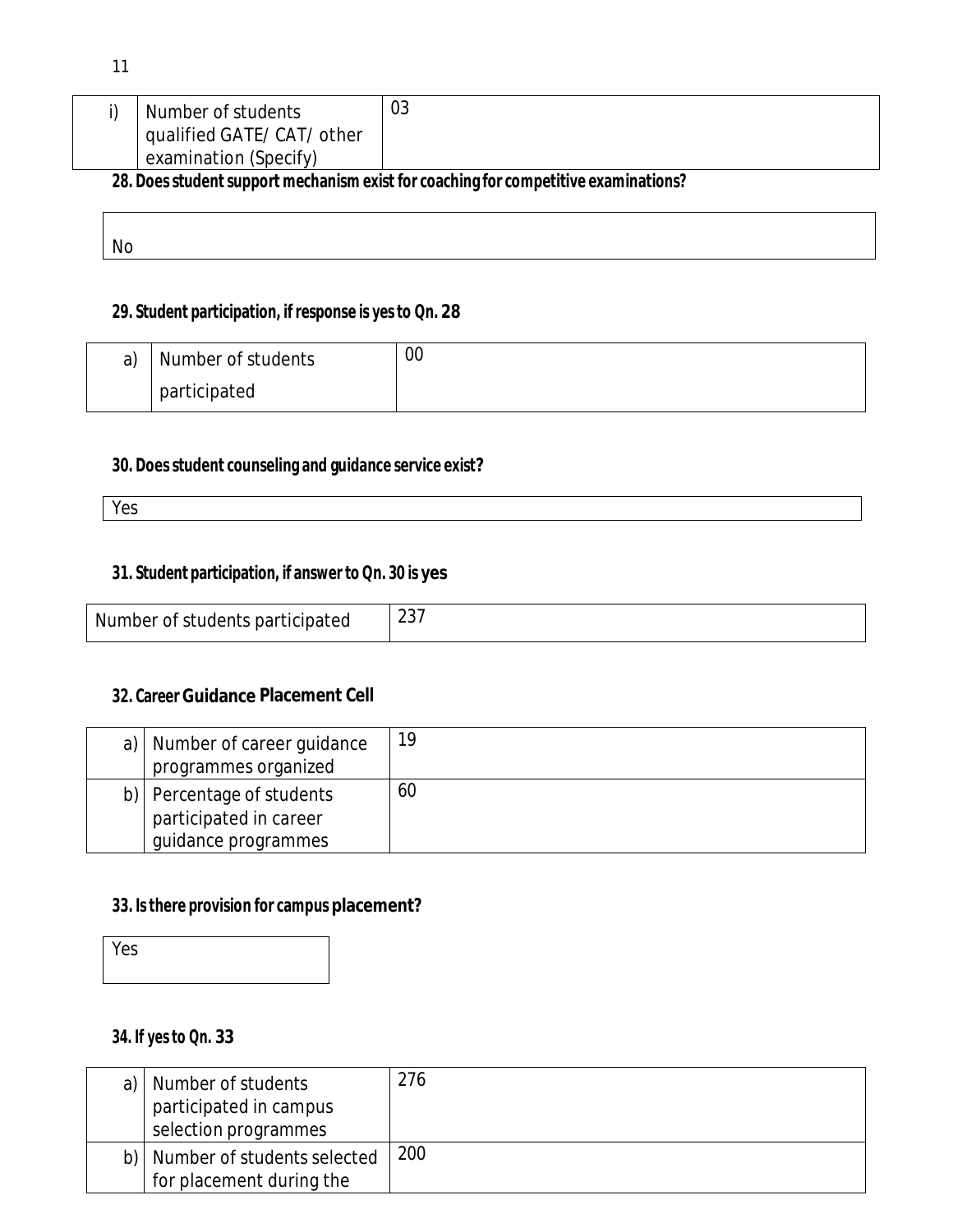|     | vear                                         |  |
|-----|----------------------------------------------|--|
|     | 35. Does gender sensitization program exist? |  |
| Yes |                                              |  |

# **36. If Answer is Yesto Qn 34**

| $\sim$ | Nı<br>$\sim$ $\sim$<br>ТH<br>м<br>, ∟<br>эτ<br>. ) I<br>эe.<br>швэ<br>$\sim$ | ◡∠ |
|--------|------------------------------------------------------------------------------|----|
|--------|------------------------------------------------------------------------------|----|

# **37. Student activities**

| a)           | Number of students participated in<br>external cultural events                      | 37 |
|--------------|-------------------------------------------------------------------------------------|----|
| b)           | Number of prizes won by students in<br>external cultural events                     | 04 |
| $\mathsf{C}$ | Number of cultural events conducted<br>by the institute for the students            | 25 |
| d)           | Number of students participated in<br>international sports and games events         | 00 |
| e)           | Number of students participated in<br>national level sports and games events        | 00 |
| f)           | Number of students participated in<br>state level sports and games events           | 00 |
| g)           | Number of students participated in<br>university level sports and games<br>events   | 36 |
| h)           | Number of prizes won by students in<br>international sports and games events        | 00 |
| i)           | Number of prizes won by students in<br>national level sports and games events       | 00 |
| j)           | Number of prizes won by students in<br>state level sports and games events          | 00 |
| k)           | Number of prizes won by students in<br>university level sports and games<br>events  | 02 |
| $\vert$      | Number of sports and games events<br>conducted by the institute for the<br>students | 19 |

# **38. Composition of students**

| Percentage of Scheduled Caste | 4.78 |
|-------------------------------|------|
| Percentage of Scheduled Tribe |      |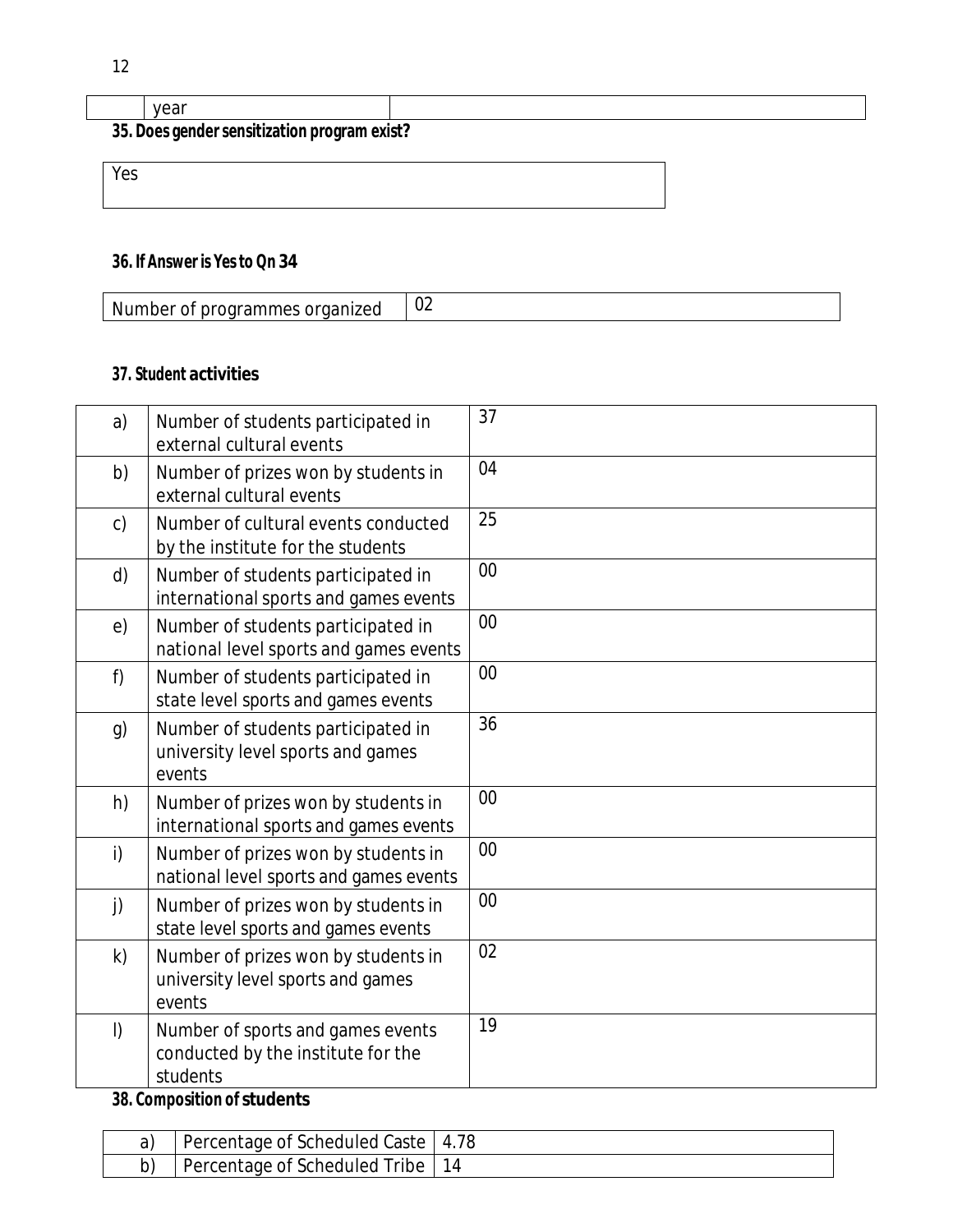| c)             | Percentage of other backward<br>communities | 14.67 |
|----------------|---------------------------------------------|-------|
| d)             | Percentage of women<br>students             | 37.64 |
| e)             | Percentage of physically<br>challenged      | 00    |
| f)             | Percentage of rural students                | 31.09 |
| $\mathfrak{g}$ | Percentage of urban students                | 68.91 |
|                | .<br>$\cdots$                               |       |

#### **39. Scholarships and Financial Support**

| a) | Number of students availing<br>financial support from the<br>institution                       | 12         |
|----|------------------------------------------------------------------------------------------------|------------|
| b) | Amount disbursed as financial<br>support from the institution                                  | 682,600.00 |
| C) | Number of students awarded<br>scholarship from the<br>institution                              | 37         |
| d) | Number of students received<br>notable national/<br>international achievements/<br>recognition | 00         |

#### **40. Student initiatives**

| a) | Number of community<br>upliftment programmes<br>initiated by students                             | 03 |
|----|---------------------------------------------------------------------------------------------------|----|
| b) | Number of literary<br>programmes initiated by<br>students                                         | 02 |
| C) | Number of social action<br>initiatives based on science /<br>environment initiated by<br>students | 03 |
| d) | Number of student research<br>initiatives                                                         | 02 |

# SECTION V

This section surveys the Governance and Innovation at the institution related to quality management. The educational management strategies adopted and in practice for achieving the objectives are focused.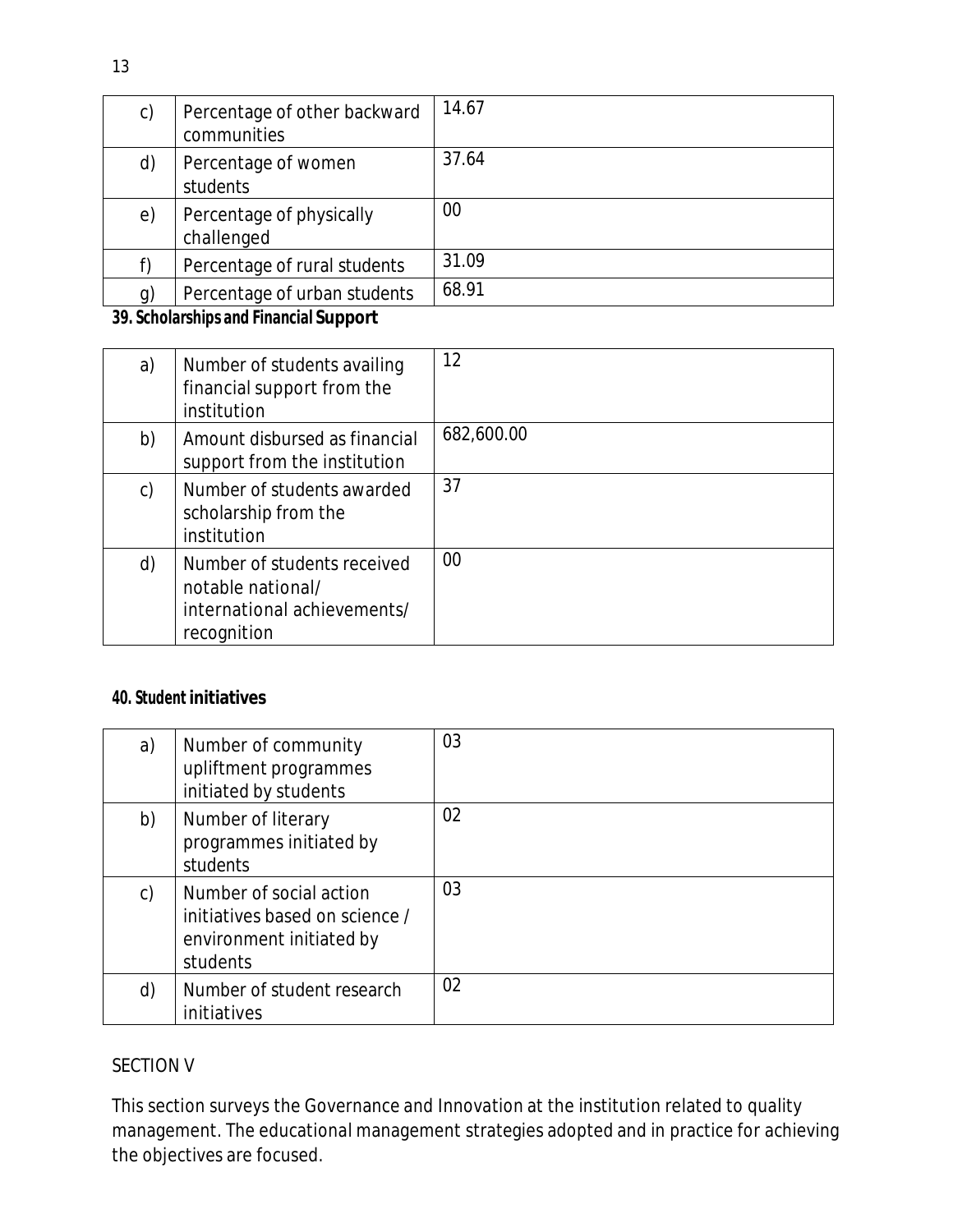- 14
- **41. Whether perspective plan for overall developmental activities is created?**
	- Yes
- **42. If the answer for Qn. 41 is Yes, isthe plan implemented and monitored?**
	- Yes

**43. Whether benchmarking is created for institutional quality management efforts?**

Yes

44. If the answer to Question 42 is yes, please list the benchmarking in various areas of development in bullet **format.**

- To increase quality placements of students.
- To increase the academic distinctions in university exams.
- To establish NCC in college.
- To make Parent Teacher Association.
- To give competitive exam coaching.
- To generate funds from national funding agency for more research projects
- Research consultancies.

#### **45. Is a Management Information System (MIS) in place?**

Yes

#### **46. If answer to question 45 is Yes, please provide details of MIS applied to**

# **1. Administrative procedures including finance**

#### **(i) Academics:**

The academic session is conducted in accordance with the academic calendar, which is prepared by the Principal in coordination with Academic Coordinator, HODs, DSWC, Controller of Examinations and Sports Officer.

The day to day teaching is monitored by the Principal who is duly assisted by an Academic Coordinator.

The academic activities are conducted in tiers, the first is the subject faculty who plans his schedule as per the academic calendar and conveys it the class. Each subject faculty maintains a 'Teachers Diary' in which all academic activities are recorded on daily basis. Next is the Class Coordinator, who primarily functions as the Mentor and also liaisons with the parents/ guardians of his class students to apprise them with their academic progress. The functioning of both preceding faculty are coordinated by respective HODs, who in turn reports to the Principal.

The Management holds a monthly review meeting with the entire faculty where in the progress of teaching in every class is monitored as per the provided time table and syllabus.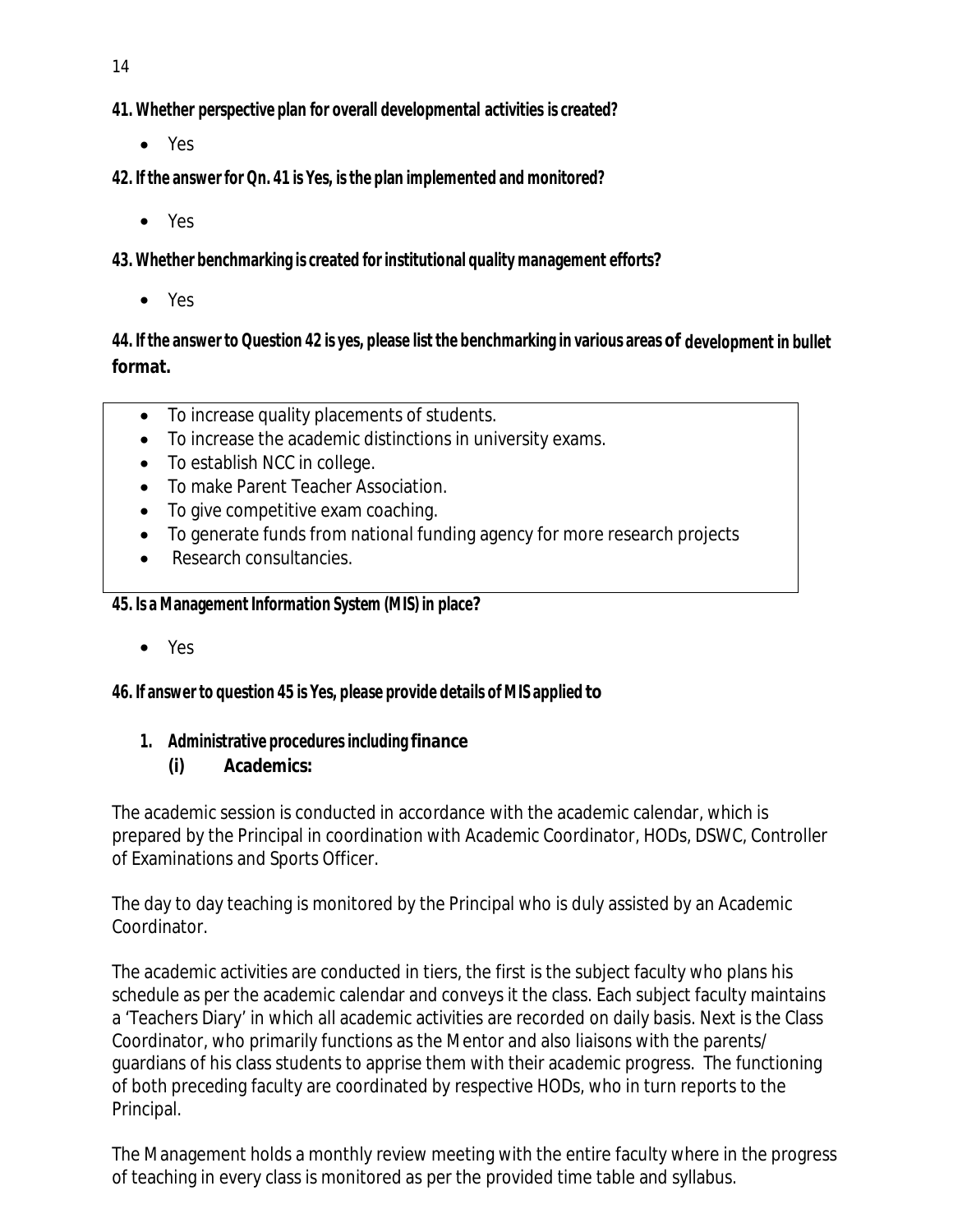# **(ii) General:**

The Director is fully empowered to manage the day to day administration of the institute like infrastructure development, maintenance, hostels, transport, library etc. All admin staff is under the control of the Director who leads the team comprising of the Chief, Sr. and Administrative officer and other administrative staff.

# **(iii) Finance**

There is a separate accounts department comprising two Account Officers and is chaired by the Principal of the institute. The Chairman has the overall responsibility of financial coordination, allocation of budget and drawing of the funds. Accounts are regularly audited by an auditor and the financial system is fully computerized.

# **2. Student admission**

The students are selected on the basis of interview (20% Weightage) and 80% Weightage for percentage in last qualifying exam.

# **3.Student records**

Students record are primarily maintained with their respective departments in the form of individual personal files containing their academic certificate as well as TC/ migration, etc, besides their personal, socioeconomic and residential verified details. The examination cell maintains their University forms etc. Director also maintains summary of their personal and residential details for the purpose of furnishing the same to the State Govt., as and when required.

# **4.Evaluation and examination procedures**

The students are assessed through ongoing evaluation system which comprises 02 Sessional tests (for 20% marks each, remaining 60% marks are granted through the semester University examination) besides, regular assessment through seminar presentations, practical demonstrations, case reports, various assignments and projects which are added in their practical.

Evaluation papers for sectionals are designed by faculty members as per the university pattern. The schedule for Sessional etc for a semester is distributed to each student and the faculty at the beginning of the semester. The marks obtained by the students in Sessional are sent confidentially to the University.

For annual system courses a date sheet for class tests and the pre university exams is prepared in advance by the examination cell of the institute on the pattern of university exam which is printed and communicated to the students and all concerned institutional members. The marks obtained by the students in class tests are individually discussed with them in their classrooms and are also intimated to their parents with the bimonthly progress report.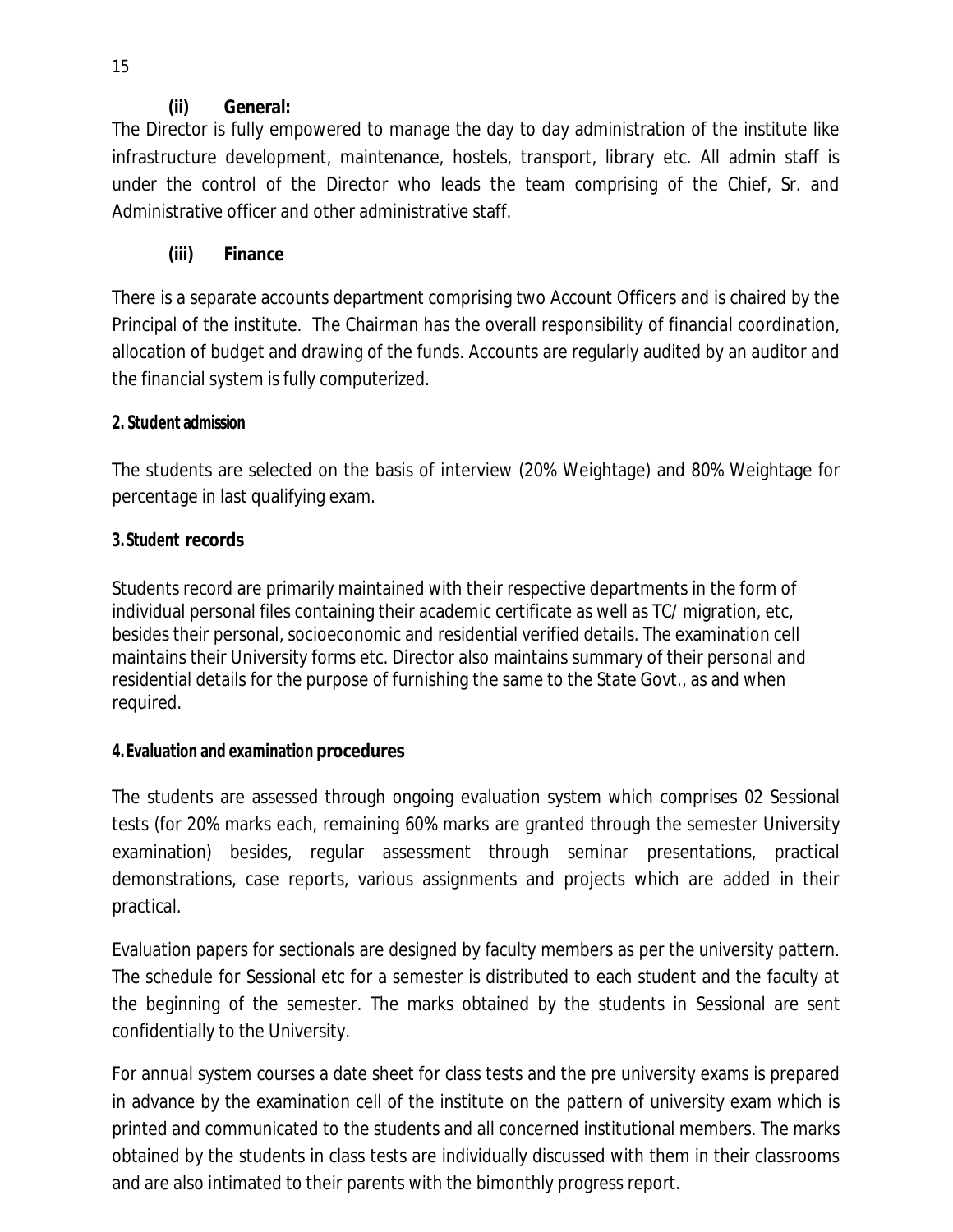## **5. Research administration**

A research committee comprising following four members undertook the function of monitoring the research work in the institute under the overall umbrella of the IQAC during the academic session.

Composition of Committee

- 1. Dr. Arun Kumar- Director Research, Chairperson
- 2. Dr. Sas Biswas, Member
- 3. Dr. Sovan Bagchi, Member
- 4. Dr. Seema Rawat, Member Secretary

The committee primary functioned to guide the young faculty in preparing research proposals and to evaluate the quality of research publications/conference presentations made by the faculty and students of the institute. Consequently the faculties of the institute were sanctioned four externally funded research projects by various State Govt. Agencies during the year 2011-12.

The committee meets at least once every quarter, wherein it monitors the progress of the research projects undergoing in the institute and also discusses the same in the meeting of the IQAC.

# **6.Others**

# **(Enter the respective details corresponding to the serial numbers)**

# **47. Existence of learning resource management**

Yes

| a) | e-database in library                        | <b>ves</b> |  |
|----|----------------------------------------------|------------|--|
| b) | ICT and smartclass room                      | <b>ves</b> |  |
| c) | e-learning sources (e- Books,<br>e-Journals) | <b>ves</b> |  |
| d) | Production of teaching modules               | <b>ves</b> |  |
| e) | Interactive learning facilities              | <b>ves</b> |  |

# **48. Internal resource mobilization:Kindly provide the amount contributed**

| a)           | Research                 | 20.38 lac |
|--------------|--------------------------|-----------|
| b)           | Consultancy and training | 691600.00 |
| C)           | Student contribution     | 00        |
| $\mathsf{d}$ | Alumni contribution      | 00        |
| e)           | Well wishers             | 00        |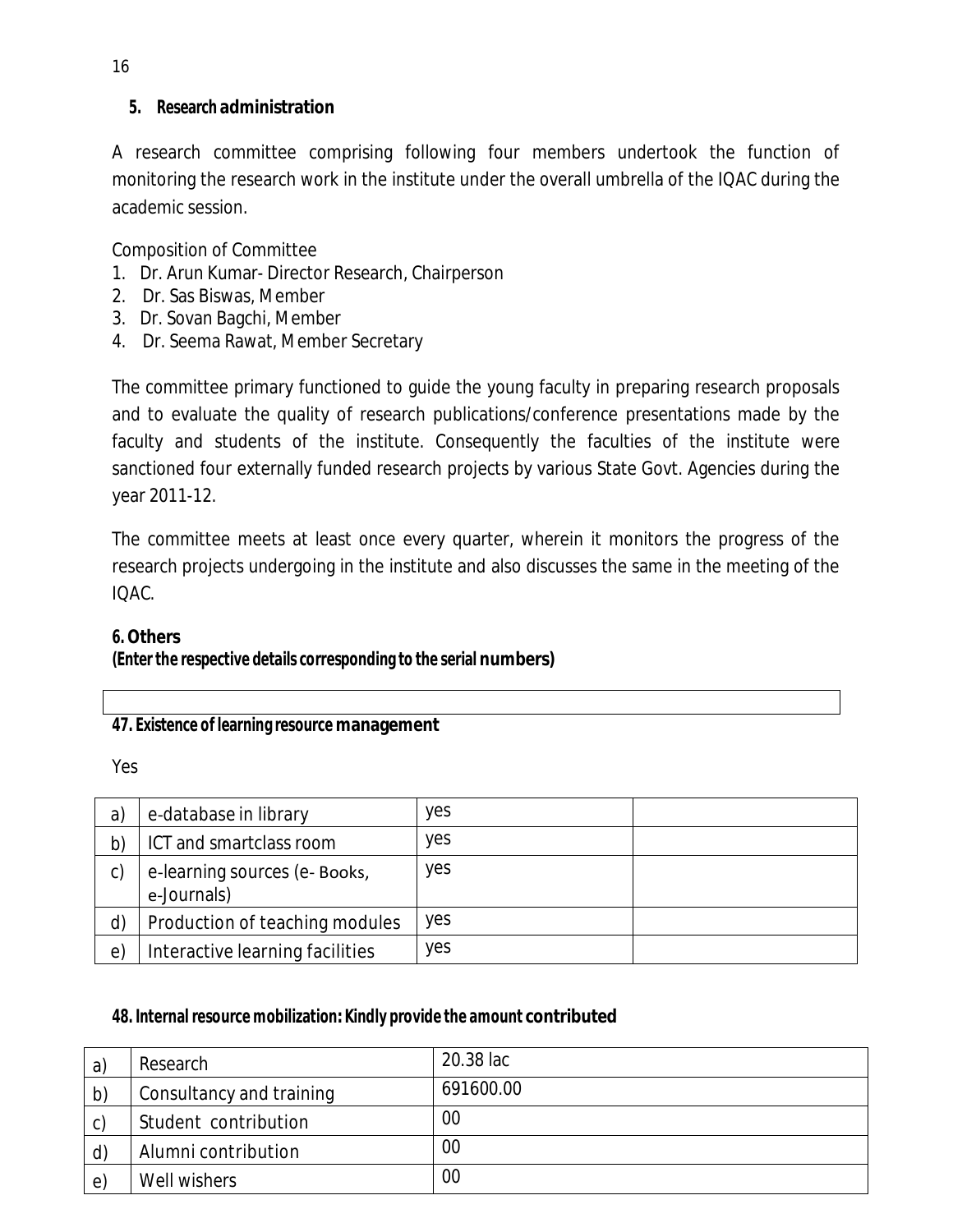# **49. Infrastructure and welfare spending: Please specify the amount**

| a) | Amount spent for infrastructure<br>development | 1,25,00000.00 |
|----|------------------------------------------------|---------------|
| b) | Amount spent for student welfare               | 6,82,600.00   |
| C) | Amount spent for staff welfare                 | 6,73,310.00   |

#### **50. Is delegation of authority practiced?**

Yes

#### **51. Does grievance redressal cell exist?**

| Faculty  | yes |  |
|----------|-----|--|
| Students | yes |  |
| Staff    | yes |  |

#### **52. Grievancesreceived from faculty and resolved (Enter a number; 0 for nil)?**

| Number of grievances received | $\cap$<br>υJ |
|-------------------------------|--------------|
| Number of grievances resolved | $\cap$<br>υJ |

#### **53. Number of grievancesreceived from students and resolved (Enter a number; 0 for nil)**

| Number of grievances received | U6                                          |
|-------------------------------|---------------------------------------------|
| Number of grievances resolved | 06                                          |
| ---<br>. .                    | $\overline{\phantom{a}}$<br>- 14<br><br>. . |

#### **54. Number of grievancesreceived from otherstaff members and resolved (Enter a number; 0 for nil)**

| Number of grievances received | 04 |
|-------------------------------|----|
| Number of grievances resolved | 04 |

#### **55. Hasthe institution conducted any SWOT analysis during the year?**

Yes\*

#### **56. The SWOT analysis was done by internal or by external agency?**

 $\bullet$  Internal\*

#### **57. Kindly provide three identified strengthsfrom SWOT Analysis(in bullet format)?**

- 1. Strong Training & Placement Cell and high percentage of campus placements.
- 2. Good infrastructure and well equipped labs.
- 3. Well organized student support system.

#### **58. Kindly provide three identified weaknessesfrom the SWOT analysis(in bullet**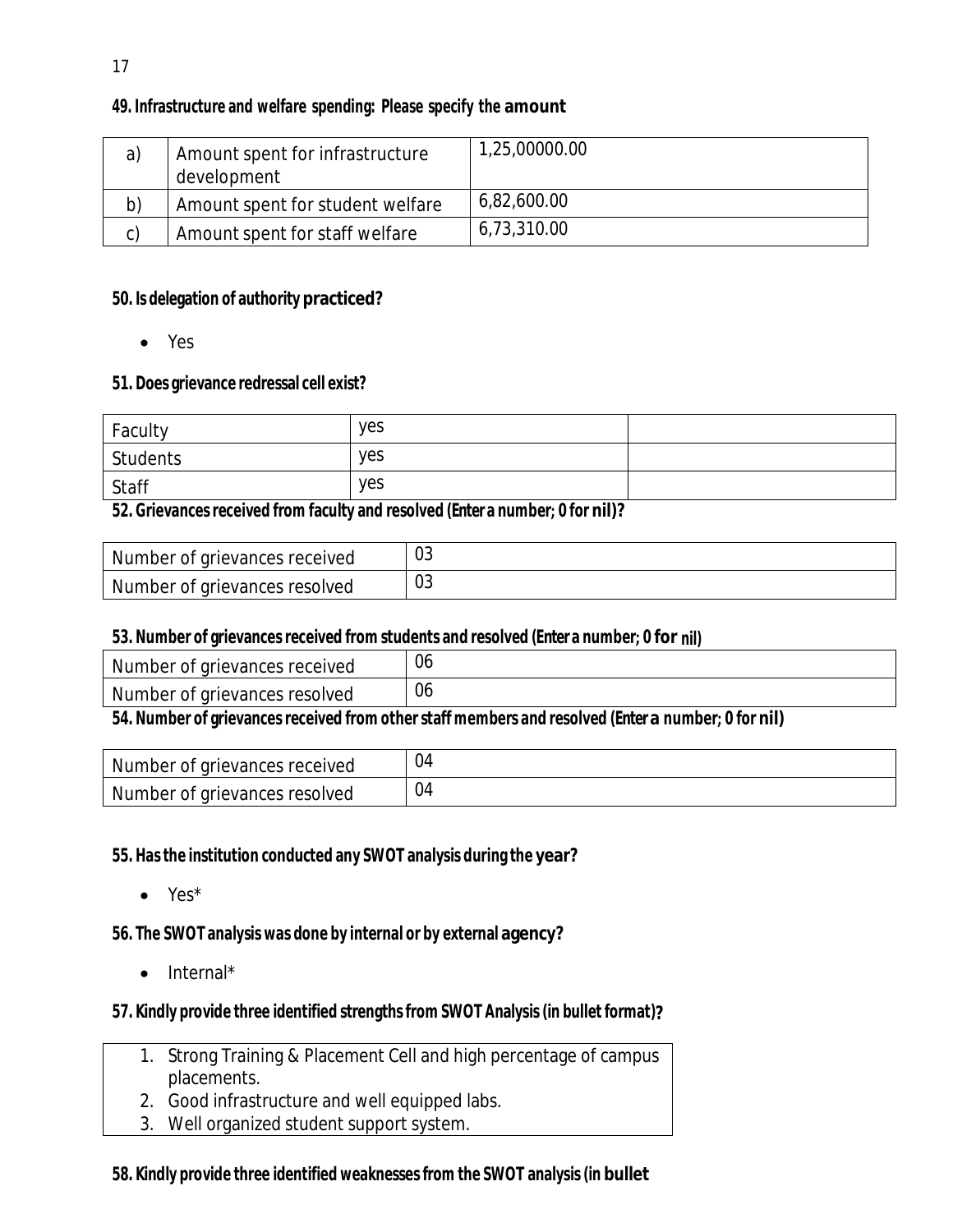# **format) ?**

- 1. Inadequate Research activities.
- 2. Lack of National & International Linkages.
- 3. Insufficient resource mobilization through
	- paid consultancy.

# **59. Kindly provide two opportunitiesidentified from the SWOT analysis (in bullet format)**

- 1. Seeking more paid consultancy and project funding.
- 2. Seeking approval under section 2f of UGC Act.

# **60. Kindly provide two identified challenges/threatsfrom SWOT analysis(in bullet format)**

- 1. Decline of interest of students in pursuing career in life sciences.
- 2. To keep a balance between quality/ quantity in academics in view of the limited internal resources.

# **61. Identify any significant progress made by the institution towards achieving the goals and objectives during the year(list below in bulletformat)**

- Introduction of 04 programmes in the institute in accordance with Peer Team recommendations.
- Conduction of 21 workshops-cum-hands-on-training programmes for developing skills of the students.
- Achieving the placement targets for students.
- Holding of a number of health camps by the faculty and students of the institute as part of their social commitment.

# **62. How do you perceive the role of NAAC in the quality development of your institution (Suggestionsin bullet format to be given below?)**

- NAAC has a very constructive and positive role in the quality development of our institution as it has strengthened our perspective of quality education in HEI.
- It has also helped us in creation of an IQAC which works as internal advisory body which guides the overall development of the objectives and goals of the institution.
- NAAC helped us in identifying institutional weaknesses like inadequate research activities. These have been partly made up in current year by getting funding for 04 minor projects.